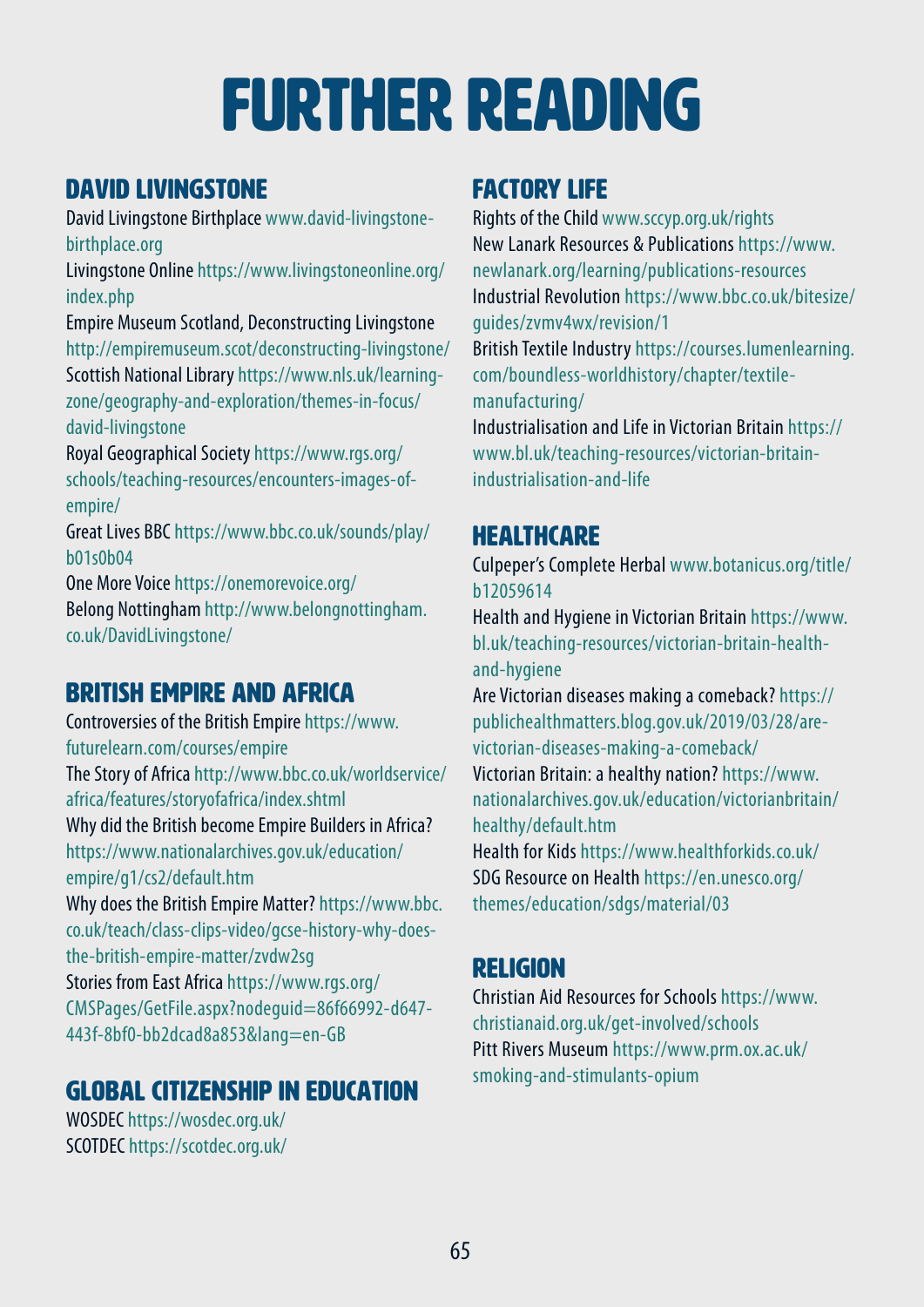#### Gender inequality

Women's Rights <https://www.bl.uk/womens-rights> SDG Resource on Gender Equality [https://en.unesco.](https://en.unesco.org/themes/education/sdgs/material/05) [org/themes/education/sdgs/material/05](https://en.unesco.org/themes/education/sdgs/material/05) Glasgow Women's Library [https://womenslibrary.org.](https://womenslibrary.org.uk/) [uk/](https://womenslibrary.org.uk/) 

Ivory lip ring podcast episode https://www.davidlivingstone-birthplace.org/podcast-004-inside-thebirthplace-collection-kate-simpson-manganga-lipring

### **CONSERVATION**

Clyde in the Classroom [www.clydeintheclassroom.com](http://www.clydeintheclassroom.com) WWF Africa <http://gowild.wwf.org.uk/africa> African Wildlife Foundation [www.awf.org](http://www.awf.org) Scottish Wildlife Trust [https://scottishwildlifetrust.org.](https://scottishwildlifetrust.org.uk/things-to-do/learn/) [uk/things-to-do/learn/](https://scottishwildlifetrust.org.uk/things-to-do/learn/)  RSPB<https://www.rspb.org.uk/fun-and-learning/> Nature Scot [https://www.nature.scot/information](https://www.nature.scot/information-hub)[hub](https://www.nature.scot/information-hub)  Royal Botanic Gardens Edinburgh https://www.rbge. org.uk/ Kew Gardens https://www.kew.org/

### Trading then and now

Campaign for Abolition [http://www.bl.uk/learning/](http://www.bl.uk/learning/histcitizen/campaignforabolition/abolition.html) [histcitizen/campaignforabolition/abolition.html](http://www.bl.uk/learning/histcitizen/campaignforabolition/abolition.html)  Legacies of Slavery in Glasgow Museums [https://](https://glasgowmuseumsslavery.co.uk/) [glasgowmuseumsslavery.co.uk/](https://glasgowmuseumsslavery.co.uk/) Resources from the Guardian on Modern Slavery [https://www.theguardian.com/teacher-network/](https://www.theguardian.com/teacher-network/teacher-blog/2013/dec/01/modern-day-slavery-news-teaching-resources) [teacher-blog/2013/dec/01/modern-day-slavery](https://www.theguardian.com/teacher-network/teacher-blog/2013/dec/01/modern-day-slavery-news-teaching-resources)[news-teaching-resources](https://www.theguardian.com/teacher-network/teacher-blog/2013/dec/01/modern-day-slavery-news-teaching-resources) Education Scotland [https://education.gov.scot/](https://education.gov.scot/improvement/learning-resources/slavery-and-human-trafficking) [improvement/learning-resources/slavery-and-human](https://education.gov.scot/improvement/learning-resources/slavery-and-human-trafficking)[trafficking](https://education.gov.scot/improvement/learning-resources/slavery-and-human-trafficking) No Project Lesson Plans [https://www.thenoproject.](https://www.thenoproject.org/lesson-plans/) [org/lesson-plans/](https://www.thenoproject.org/lesson-plans/)  Amnesty International Resource [https://www.](https://www.amnesty.org.uk/files/activities_-_slavery_today_english.pdf) amnesty.org.uk/files/activities - slavery today [english.pdf](https://www.amnesty.org.uk/files/activities_-_slavery_today_english.pdf)  Fairtrade for schools <https://schools.fairtrade.org.uk/> Anti-slavery [https://www.antislavery.org/take-action/](https://www.antislavery.org/take-action/schools/) [schools/](https://www.antislavery.org/take-action/schools/) 

## Taking Action

Steps towards change [https://oxfamilibrary.](https://oxfamilibrary.openrepository.com/handle/10546/620580) [openrepository.com/handle/10546/620580](https://oxfamilibrary.openrepository.com/handle/10546/620580) Developing rights [https://oxfamilibrary.](https://oxfamilibrary.openrepository.com/handle/10546/620693) [openrepository.com/handle/10546/620693](https://oxfamilibrary.openrepository.com/handle/10546/620693) RISC toolkit for Global Citizenship Resources [http://](http://toolkit.risc.org.uk/search/) [toolkit.risc.org.uk/search/](http://toolkit.risc.org.uk/search/)  Global Dimension<https://globaldimension.org.uk/>